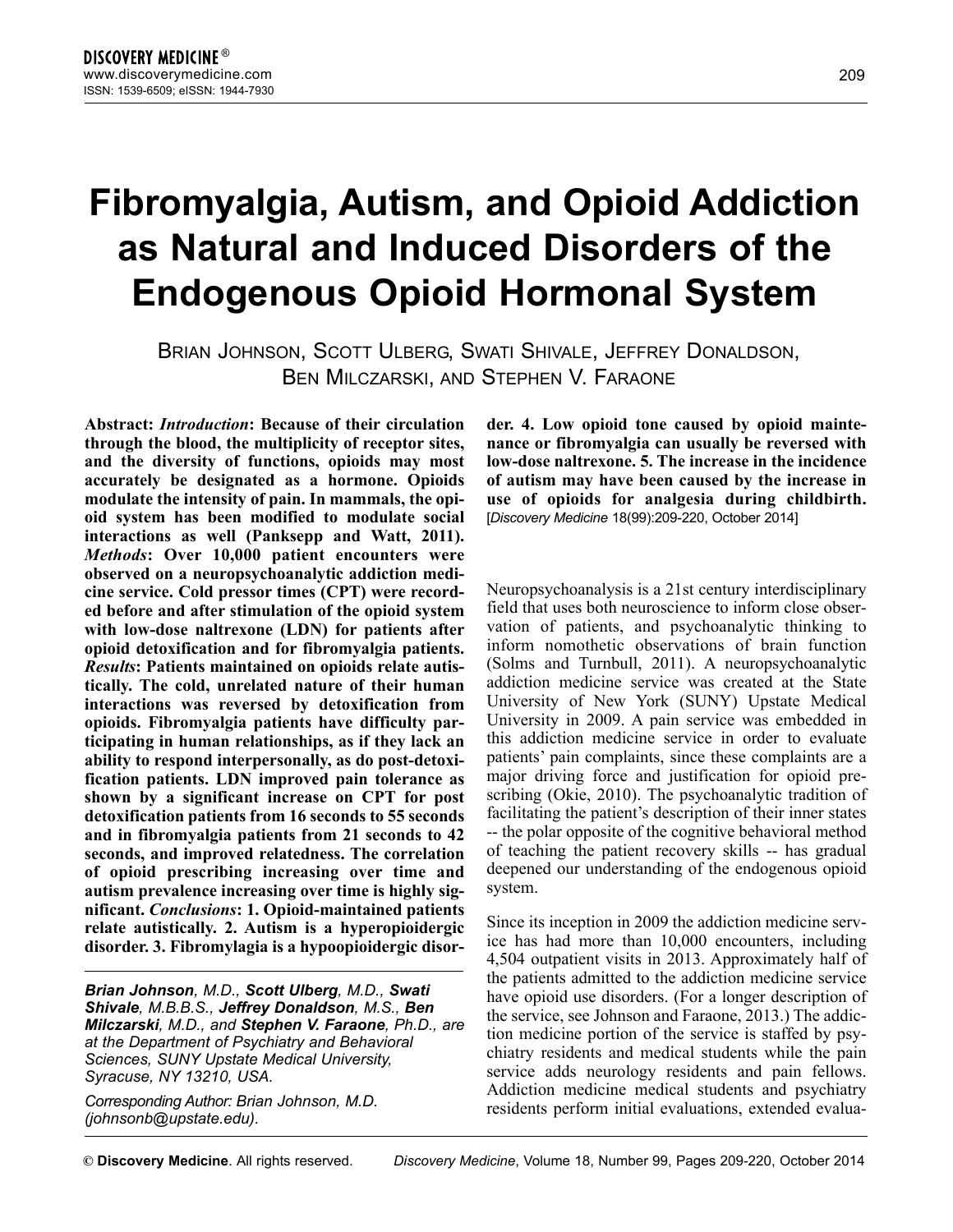tions in a psychoanalytic therapy context, and University Hospital consultations, all overseen by the first author of this article. Patients are required to bring a "sober support person" to the initial evaluation. This person is most commonly a romantic partner, family member, or friend. The support person is present for the entirety of the initial evaluation and treatment planning session, and often returns episodically during the extended evaluation period. Clinical observations are discussed in an academic setting. The first author sees all patients on every visit. The purpose of this communication is to describe the observations, and the model of the endogenous opioid system that has been constructed using our observations.

## **I. The Endogenous Opioid Hormonal System**

Opioids are produced by a number of sites, including the adrenal gland, the pituitary gland, and the hypothalamus. There are a plethora of targets for these opioids located throughout the body as enumerated in Table 1 (Snyder, 2004; Sehgal *et al*., 2011; Laux-Biehlmann *et al*., 2013). Heretofore opioids have been characterized as a "neurotransmitter peptide" (Snyder, 2004) or "neuropeptide." By definition, a hormone is a substance produced by one tissue and conveyed by way of the bloodstream to another tissue to effect physiological activity. Given this definition, endogenous morphine (unfortunately contracted to the Greek-sounding term "endor-

| Table 1. Targets of the Endogenous Opioid System.                                                                                                                                                                      |
|------------------------------------------------------------------------------------------------------------------------------------------------------------------------------------------------------------------------|
| 1. Gastrointestinal System<br>$\cdot$ Gut                                                                                                                                                                              |
| 2. Blood<br>• Monocytes<br>• B-Lymphocytes<br>• T-Lymphocytes<br>• Mast Cells                                                                                                                                          |
| 3. Integumentary System<br>• Keratinocytes                                                                                                                                                                             |
| 4. Musculoskeletal System<br>• Synovium                                                                                                                                                                                |
| 5. Peripheral Nervous System<br>• Peripheral Nerve Fibers<br>• Dorsal Root Ganglia                                                                                                                                     |
| 6. Central Nervous System<br>• Periaqueductal Grey<br>• Medial Thalamus<br>• Hippocampus<br>• Striatum<br>• Locus Ceruleus<br>• Substantial Gelatinosa of the Spinal Cord<br>• Substantial Gelatinosa of the Brainstem |
| References: Snyder, 2004; Sehgal et al., 2011; Laux-Biehlmann et al., 2013.                                                                                                                                            |

phin") and other opioid peptides such as enkephalins and dynorphin should be classified as constituents of a larger opioid hormonal system. Like any other hormonal system, it is susceptible to both natural and iatrogenic diseases.

## *Hypothesis 1 -- The Endogenous Opioid System is a Hormonal System that Regulates Both Pain and Relatedness*

Opioid modulation of pain has been adapted by social animals to also modulate relatedness (Stein *et al*., 2007). Animal studies show that activation of mu-opioid receptors is essential for social attachment (Burkett *et al*., 2011) and that mu-opioid receptors in the nucleus accumbens mediate social behavior (Trezza *et al*., 2011). In humans, variants of the mu-opioid receptor gene will affect an individual's social hedonic capacity (Troissi *et al*., 2011) and sensitivity to social rejection (Way *et al*., 2009). Opioids generate a pleasant feeling that both promotes and regulates the sensation of relatedness. Low opioid tone is associated with low levels of human relatedness and painful social dysphoria (Trezza *et al*., 2011).

We suggest that low opioid tone prompts urges to make human contact in healthy persons. For example, after a night alone, one might be happy to see one's partner, children, and/or colleagues. Antithetically, after a hectic

day with one's colleagues, coming home to one's partner and children, after family time and child bedtime, it might feel wonderful to sit quietly alone with a book to counteract the dysphoria of opioid overstimulation. The region labeled "healthy functioning" in Figure 1 is meant to indicate the degree of opioid tone maintained by healthy individuals, as modulated through social interactions.

Patients on opioid maintenance relate autistically. They often avoid making eye contact (gaze avoidance). Once detoxified these patients become related again. Some report having felt apathetic about robbing family members to buy drugs, as if there were no inner feelings of being related.

Given the aforementioned evidence, we hypothesize that fibromyalgia, opioid postacute withdrawal syndrome, and autism are diseases of hormonal production, similar to those disease states seen in peripheral glands such as the thyroid. A major difference between peripheral hormones and opioids is that the latter are tightly regulated by a series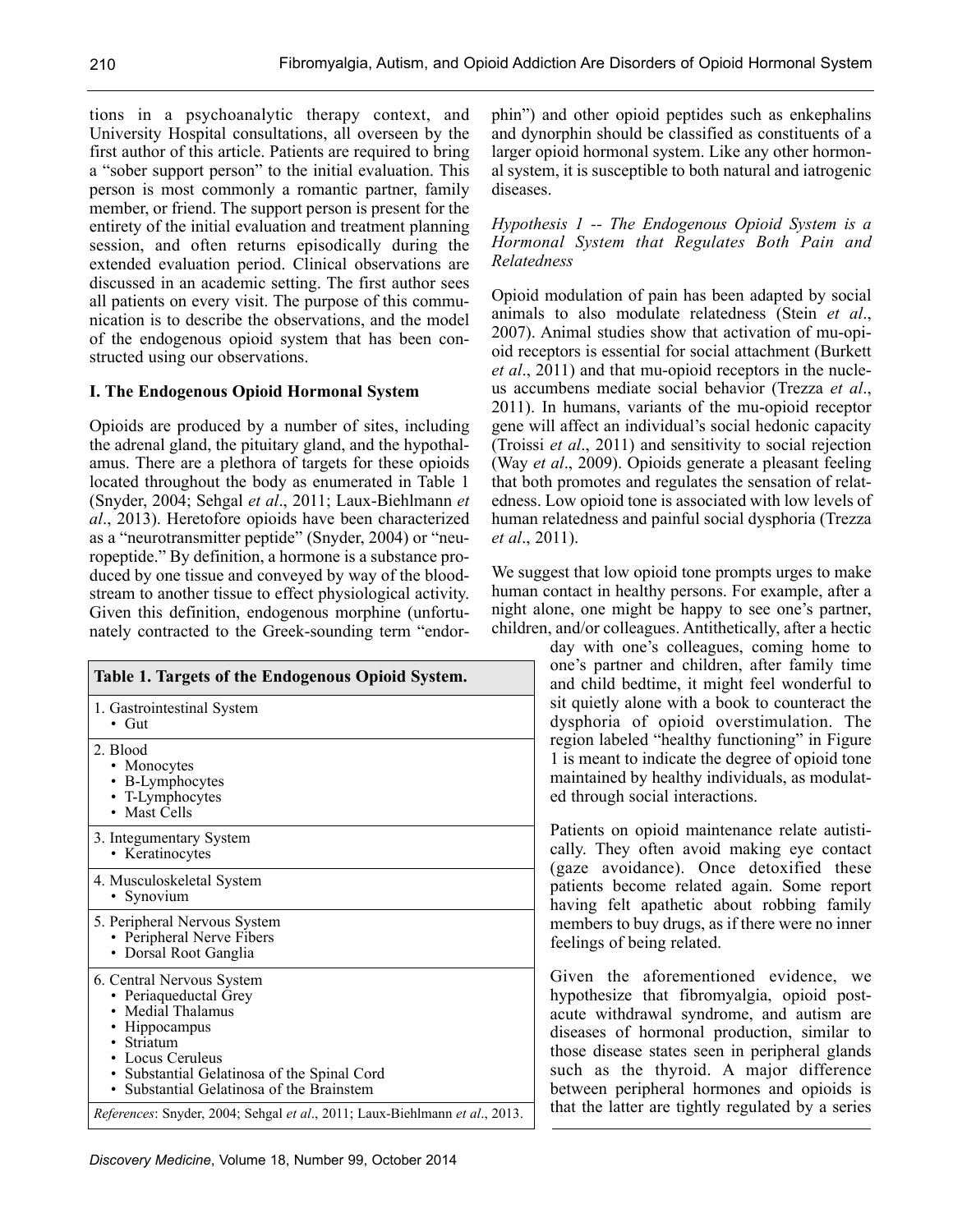of opposing and modulating neurotransmitters and neuropeptides including, but not limited to, glutamate, corticotrophin releasing factor, substance P, and dynorphin (Koob and Volkow, 2010). These key regulatory differences greatly influence treatment approaches for diseases of the opioid system.

Unlike treatments for peripheral glandular disorders in which hormone replacement is a mainstay of therapy, simply replacing opioids does not work for disorders in which opioid tone is low, as appears to be the case in opioid post-acute withdrawal syndrome and fibromyalgia. A likely explanation for this observation is provided by the opponent process theory, which suggests that, in the central nervous system, opioid-induced hedonic states trigger negative hedonic responses that grow larger with repeated exposure to opioids (Koob and Volkow, 2010). Opioid induced up-regulation of the drivers of pain, anxiety, and depression begin early on in drug use, forming one of the major motivations for the compulsive nature of drug use. This process is consistent with observations of opioid induced hyperalgesia (OIH) (Chu *et al*., 2008). With greater opioid exposure, baseline pain increases.

Naltrexone is the ideal drug for the modulation of opi-

oid tone, because of its activity as a mu-opioid receptor antagonist. At high doses, its blockade of opioid receptors reduces opioid tone while at low doses naltrexone enhances both opioid receptor expression as well as serum met-enkephalin and beta-endorphin levels (Brown and Panksepp, 2009). Based on these findings, naltrexone should be efficacious for treating disorders of both increased and decreased opioid tone.

## **II. A Novel Approach to Opioid Addiction**

Johnson (2001; 2010) used neuropsychoanalytic observations in conjunction with neuroscientific models (Koob and Volkow, 2010) to explain reasons for opioid detoxification failure and the subsequent relapse to opioids. If opioids positively modulate the effects of interpersonal relationships, then individuals should be susceptible to opioid addiction if they lack the ability to relate interpersonally with others. Therefore, the euphoria described as a result of exogenous opioid administration would be analogous to the positive emotions that are generated from normal interpersonal interactions. In other words opioids serve as a "person in a pill." As one patient described it, "You know that feeling you get when you are in love? That's how I feel on oxycodone." When detoxification has stripped patients of opioids,



**Figure 1**. The hypothesized "inverse U" relationship of pleasure and opioid tone in central nervous system subcortical pathways. The left side of the x-axis corresponds with low opioid tone, associated with post acute withdrawal syndrome and opioid induced hyperalgesia (OIH) after opioid withdrawal and with fibromyalgia. The right side of the x-axis corresponds with high opioid tone, associated with patients maintained on opioid drugs and with autism. Pleasure is at its peak when regulated by human interactions in the band labeled "healthy functioning."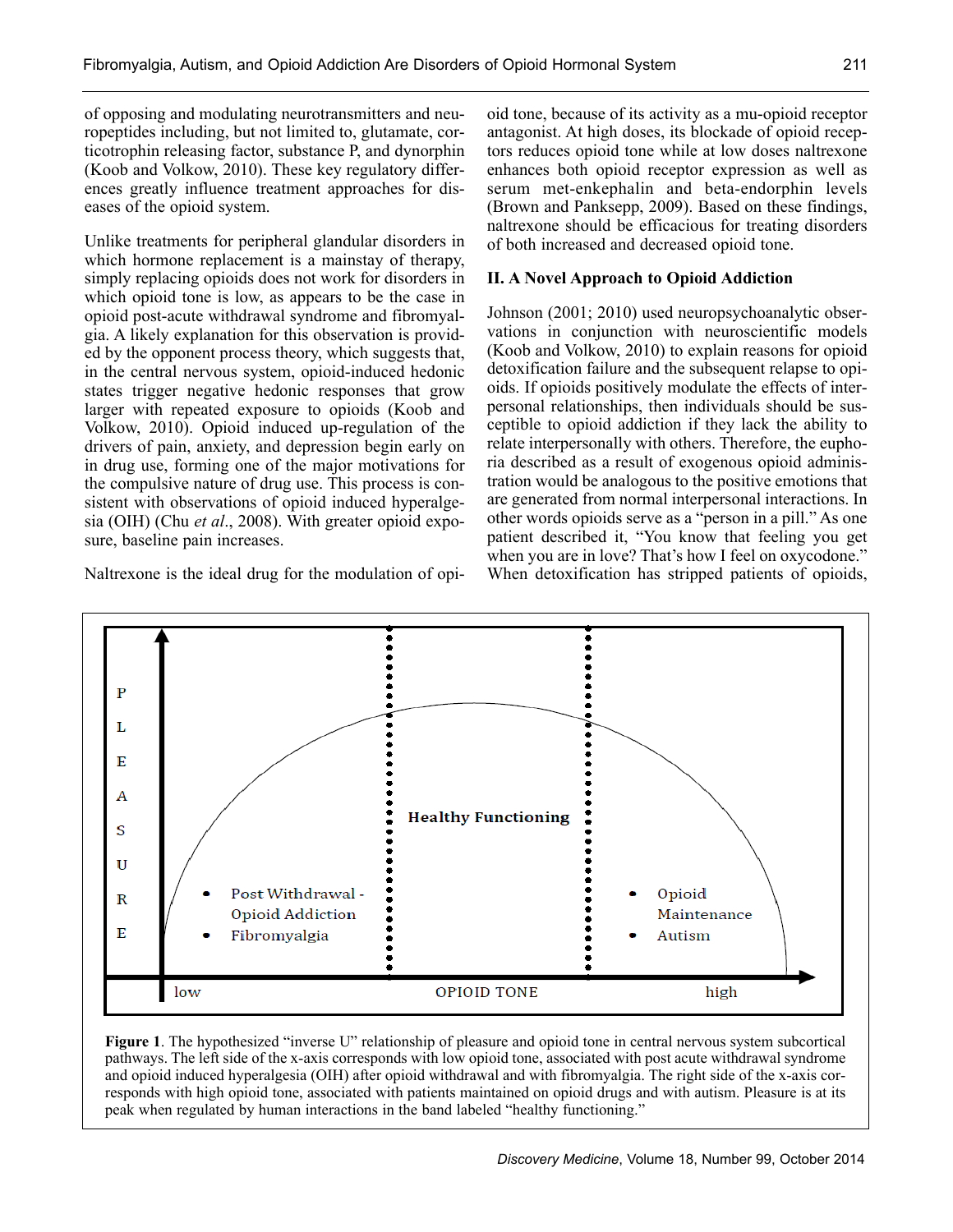they often feel as if they are traumatized by the emotions provoked by renewed relatedness. The first reason for relapse is the rush of anxiety accompanying feelings associated with the cessation of opioid use. This sudden availability of emotions was the impetus for having daily, hour-long, psychotherapy sessions during the week of opioid withdrawal. Once withdrawal has stopped, these sessions are decreased to twice weekly until the patient ultimately enters a longer-term process of recovery. In some cases patients begin active participation in 12-step recovery. Some patients are additionally referred to a long-term psychoanalytic therapist. They may be discharged from treatment because their recovery seems to be progressing without additional intervention.

A second cause for relapse was considered to be the perpetual craving for opioids, which is augmented by the use of other drugs, especially nicotine (Stuyt, 1997). As a result, nicotine cessation has become a central focus of opioid cessation treatment. Drug dreams (Johnson, 2001; Colace, 2014) have commonly been analyzed, providing important information about drug craving by way of dream interpretation. In this neuropsychoanalytic light, drug dreams are viewed as the consequence of altering the dopaminergic drive pathway by taking addictive drugs, a pathway originally built into humans so that we pursue food or sex. This altered drive pathway creates an unreasonable urge to seek opioids (Johnson, 2013).

A third reason for relapse was deemed to be the protraction of withdrawal symptoms (Koob and Volkow, 2010). The cold pressor test (CPT) uses an ice-water bath with a circulator pump. The test subject submerges their forearm into the ice-water. The duration of tolerated submersion is used as a measure of pain tolerance (Pud *et al*., 2006). Results of normal subjects measured on our service are similar to the findings of other studies (Walsh *et al*., 1989), with a time under 35 seconds being below the 95<sup>th</sup> percentile. The average CPT for normal subjects is 102 seconds. Several reports indicate that post-detoxification CPT are persistently shortened (Triester *et al*., 2012; Ren *et al*., 2009), suggesting that opioid withdrawal is often persistent. In fact, it is

unclear if opioid induced hyperalgesia/protracted withdrawal ever completely ends. Though most would like to assume that suppressing the endogenous opioid system with exogenous hormone is always reversible, no studies have explored whether or not this is true.

Using the idea proposed by Brown and Panksepp (2009) about stimulating the endogenous opioid system, the first author began administering low-dose naltrexone (LDN) to post detoxification patients, in hopes of stimulating the increase of endogenous opioid tone, which had presumably been degraded via the administration of exogenous hormone. With the Institutional Review Board approval, outcomes of a case series are reported below.

The study used 41 subjects, 21 women and 20 men, with an average age of 49 (Table 2). Patients were included if there was a baseline CPT and a repeat CPT at 2 weeks or more after the beginning of LDN administration. If both criteria were met, then the best and worst results were tabulated. The follow-up time varied from two weeks to six months, owing to the clinical nature of the setting and study population. We provide the "Worst CPT" value in order to demonstrate that there was not a random increase in measured values; rather, the improvement in pain tolerance tended to be persistent. The observed increase in CPT findings subsequent to LDN treatment was statistically significant.

## *Hypothesis 2 -- Neuropsychoanalytic Therapy Including LDN Enhances Outcomes of Opioid Addiction Treatment by Addressing Key Aspects of the Disease Including Persistent Low Opioid Tone*

The increase in CPT from 16 seconds, for hyperalgesic patients, to 55 seconds suggests the possibility that endogenous opioid tone has been augmented by the transient blockade of opioid receptors causing a rebound of improved function (Brown and Panksepp, 2009). On occasion patients describe an experience of feeling relaxation and diminished pain that occurs approximately one hour after LDN administration, as if they can feel the endogenous morphine rebound. The standard dose of naltrexone for alcohol use disorders is

| Table 2. Improvement in Pain Tolerance Before and After Stimulation with Low-dose Naltrexone. |                     |               |               |                |  |
|-----------------------------------------------------------------------------------------------|---------------------|---------------|---------------|----------------|--|
| <b>Population</b>                                                                             | <b>Baseline CPT</b> | <b>Best</b>   | Worst         | <b>P</b> Value |  |
| All Subjects                                                                                  | 15.75(9.10)         | 55.38 (49.24) | 48.62 (51.27) | < 0.0001       |  |
| Men                                                                                           | 19.05(8.42)         | 59.5 (55.94)  | 56.6 (57.62)  | < 0.0001       |  |
| Women                                                                                         | 12.62(8.79)         | 53.76 (43.14) | 43.00(45.28)  | < 0.0001       |  |
| <i>Note:</i> Standard deviation values are shown in parenthesis.                              |                     |               |               |                |  |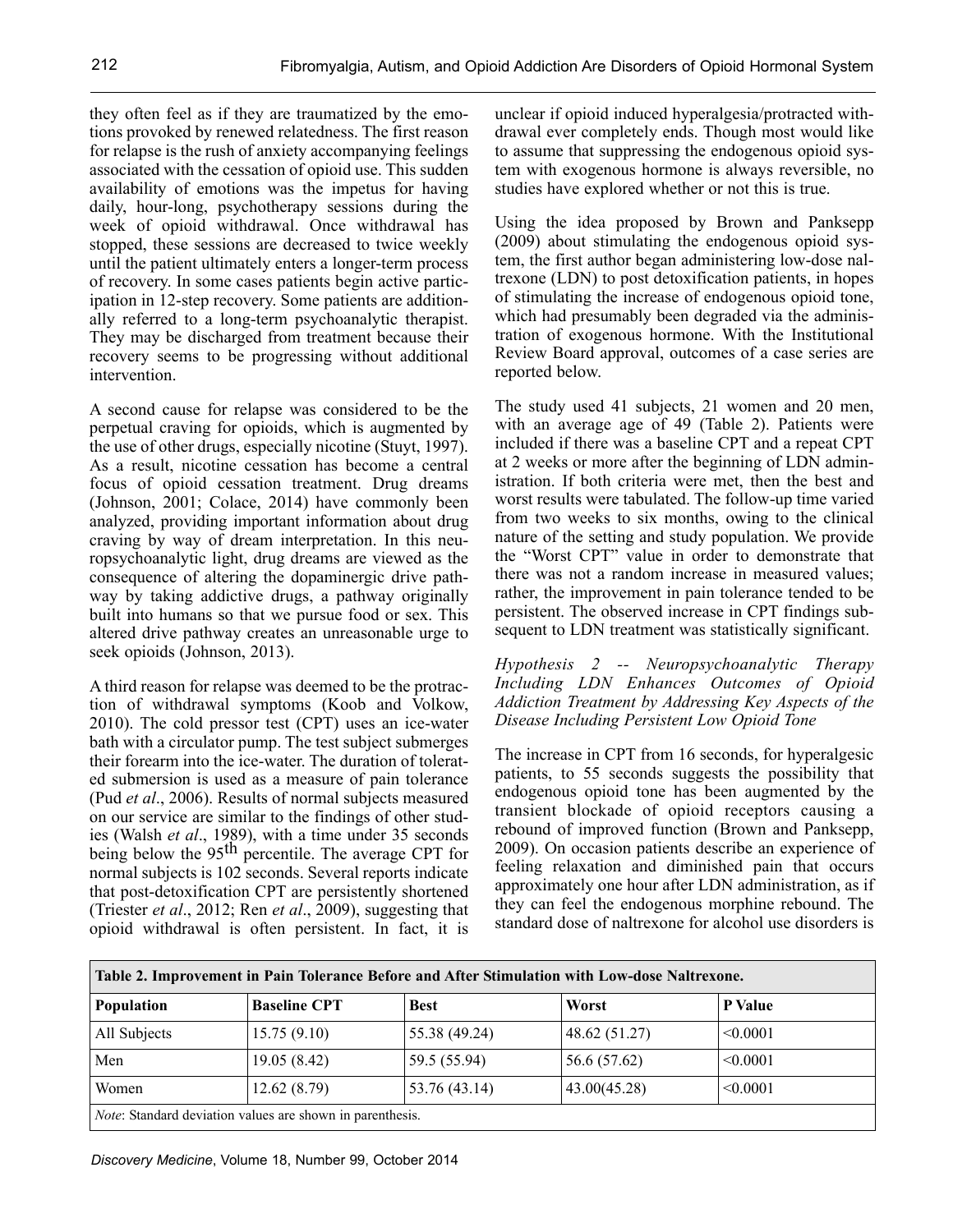100 mg (Anton *et al*., 2006). Initially, the first dose used in the study population was 1 mg. Many patients experienced a worsening of opioid withdrawal symptoms with first dose administration. Therefore the initial dose was reduced to 0.1 mg, mostly abating this phenomenon. Occasionally patients still describe opioid withdrawal symptoms provoked by 0.1 mg of naltrexone. After the initial dose of 0.1 mg, the LDN dosage is gradually increased to 4.5 mg over a period of three weeks. If a patient still reports withdrawal symptoms related to LDN administration, their dosage is escalated at a slower rate and over a longer period of time.

The aforementioned precipitation of withdrawal symptoms in response to miniscule doses of naltrexone in our previously opioid-maintained patients is worrisome. This observation suggests that chronic opioid administration, whether by a physician or by a heroin dealer, is no different in terms of adverse response to naltrexone. In other words, both heroin and prescription opioid medications degrade the endogenous opioid system. Since this system is crucial to the modulation of pain, opioid maintenance for patients with chronic pain may cause a persistent exacerbation of the patient's pain -- whether the opioids are continued or not.

Using this neuropsychoanalytic approach to opioid addiction treatment has yielded unusually good outcomes, including a 92% completion rate for outpatient opioid detoxification (Johnson and Faraone, 2013). We hypothesize that opioid tone is restored towards normal by the intense human contact of a psychoanalytic therapy in conjunction with the administration of LDN.

## **III. Fibromyalgia**

The presence of a pain service embedded in our addiction medicine service has resulted in the referral of fibromyalgia patients who were not necessarily addicted to opioids. The diagnosis of fibromyalgia was established by careful evaluation, including physical examination for trigger points, with at least 11/18 present in about 90% of diagnosed patients. We found surprising congruencies between the symptoms experienced during opioid withdrawal and fibromyalgia. As illustrated in Table 3, the clinical presentations for fibromyalgia and opioid withdrawal are strikingly similar -- that is, fibromyalgia patients present as if they were in perpetual opioid withdrawal.

Opioid addicted patients frequently have short CPT as is almost always the case with fibromyalgia patients. Given the positive response of our opioid addicted patients to LDN, we decided to administer LDN to our fibromyalgia patients. This approach has also been used by the Stanford pain group (Younger *et al*., 2013), although they expressly state that the endogenous opioid system is not involved in the ameliorative process (Younger *et al*., 2009). They showed a significant response to a fixed dose of 4.5 mg of naltrexone. Our approach differs from that of the Stanford pain group in that it involves tailoring the dose to each patient's individual response. Furthermore, our method differed in that the naltrexone was administered twice daily because patients reported that a second daily dose helped more than once a day dosing.

| <b>Symptom</b>         | <b>Opioid Withdrawal</b> | Fibromyalgia                                                         |  |  |
|------------------------|--------------------------|----------------------------------------------------------------------|--|--|
| Feels cold             | Common                   | Common                                                               |  |  |
| Diarrhea               | Common                   | Common, often diagnosed with comorbid "irritable bowel"<br>syndrome" |  |  |
| Restless legs          | Common                   | Common                                                               |  |  |
| Depression             | Common                   | Common                                                               |  |  |
| Intolerable anxiety    | Common                   | Common                                                               |  |  |
| Non-restorative sleep  | Common                   | Common                                                               |  |  |
| Fatigue                | Common                   | Common, often diagnosed as "chronic fatigue syndrome"                |  |  |
| Generalized pain       | Common                   | Common                                                               |  |  |
| Vocational dysfunction | Common                   | Common                                                               |  |  |
| Diaphoresis            | Common                   | Common                                                               |  |  |
| Trouble thinking       | Common                   | Common, often described as "fibrofog"                                |  |  |

**Table 3. Congruity of Opioid Withdrawal and Fibromyalgia Symptoms, As If Fibromyalgia Patients Are in Perpetual Opioid Withdrawal.**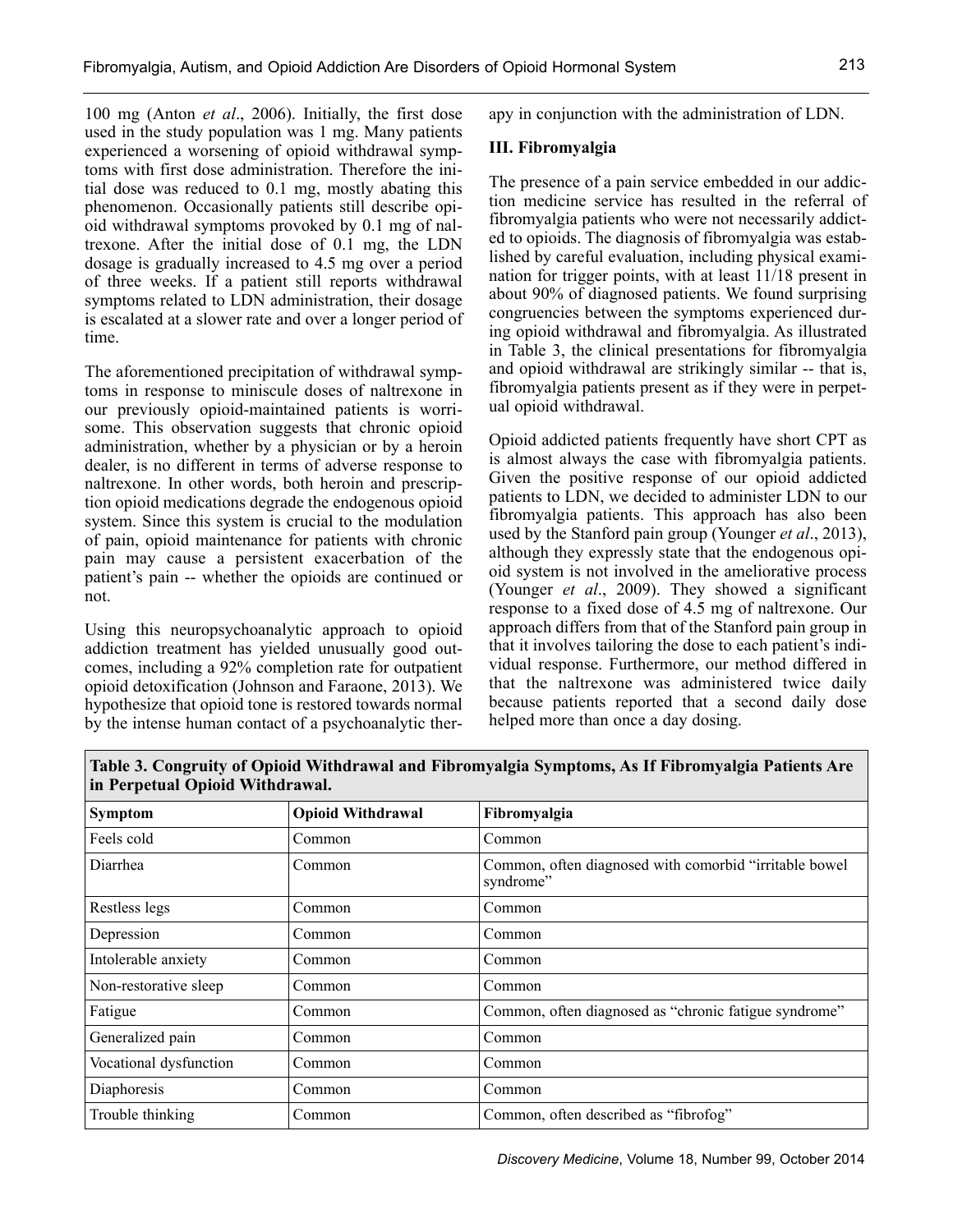The results for the response of our first patient were previously published and described his response over a sixmonth period (Ramanathan *et al*., 2012). Over this time, his CPT improved from 7 seconds to about 60 seconds. Our larger case series is shown below and included 19 women and 1 man (Table 4). The average age of our study's participants was 44 years. The difference between the baseline and the follow-up CPTs was statistically significant (p=0.0036, standard deviation in parenthesis).

## *Hypothesis 3 -- Fibromyalgia Is an Autoimmune Disease of the Endogenous Opioid System*

Based on our findings and fibromyalgia's observed preponderance for women, we hypothesize that fibromyalgia is an autoimmune disease targeting the endogenous opioid system. The female:male ratio is 3:1, which is the exact ratio seen in other autoimmune diseases. Patients who are able to respond to LDN may have a low-functioning opioid system that can be stimulated by a transient blockade of the opioid receptors. This stimulation presumably causes an increase in opioid tone allowing the system to return to a level more closely resembling the range of "healthy functioning" illustrated in Figure 1. We hypothesize that non-responders have had their opioid system ravaged to such a degree that they have little left to stimulate. In our study, 4 of the 20 patients showed little change in CPT. These include 3 patients whose CPT actually worsened with LDN.

# **IV. Autism**

Autism is a neurodevelopmental disorder characterized by deficient social interactions, poor communication skills, and repetitive, stereotyped behaviors. To date, there are no effective medical interventions for these core deficits (American Psychiatric Association, 2013; World Health Organization 1992; 1993). Modern pharmacotherapeutic approaches aim at eliminating disruptive behaviors (e.g., atypical antipsychotics) or treating comorbid disorders (e.g., stimulants for ADHD). Current hypotheses about autism's pathophysiology have focused on an explaining the diverse nature of autism's symptomatology. Concomitant phenomena including constipation, pain insensitivity, and immune changes have led some to hypothesize that autism is a disease of heightened opioid tone, given that the gut,

**Table 4. Results of Neuropsychoanalytic Treatment of Fibromyalgia.**

| $\overline{ }$ |                 |
|----------------|-----------------|
| Baseline CPT   | <b>Best CPT</b> |
| 20.75(18.89)   | 42.20 (37.82)   |

pain system, and immune cells are all known to possess opioid receptors. The correlation of low pain sensitivity, high endogenous opioids levels, and autistic behaviors was first described by Panksepp (1979) and has since been associated with elevated beta-endorphin levels. The 1994 Leboyer *et al*. study describes findings for beta-endorphin levels in patients with infantile autism as well as for normal comparison subjects. The patients with infantile autism possessed plasma beta-endorphin levels ranging from approximately 7 to 210 pg/mL, while the control subjects possessed beta-endorphin levels ranging from approximately 0 to 20 pg/mL. Of the subjects with infantile autism, 82% possessed betaendorphin levels exceeding those of their normal counterparts. It is of interest to note that elevated beta-endorphin levels have since been found amongst non-autistic relatives of autistic patients, suggesting a familial mode of transmission (Leboyer *et al*., 1999).

As noted previously, the opioid system plays a crucial role in social interactions among humans. Based on these observations and the notion that human contact positively modulated opioid tone, a disorder of abnormally heightened opioid tone would result in dysphoria exacerbated by interactions, causing children to minimize human contact. In order to reduce such contact, these children would avoid looking at others, avoid learning language, and, perhaps, even perform repetitive behaviors as an attempt to keep others away. Conceptualizing autism as a disorder in which high levels of endogenous opioid expression lead to its manifestations would provide physicians with a paradigmatic framework within which they could design and implement treatments.

Naltrexone has been shown to produce a clinically significant reduction in the serious and life-threatening behavior of self-injury which occurs as a result of a discorded endogenous opioid system (Sandman and Kemp, 2011; Sandman, 2009). Researchers of self-injurious behaviors (often associated with autism) have implicated the opioid system, and have tested the possibility that these behaviors were driven by a wish for an opioid high.

Our hypothesis is the diametrically opposed to the view that self injurious behaviors are undertaken to increase opioid tone. Rather, we propose that these self-injurious

> behaviors are driven by excessive opioid tone -- with the injuries serving to upregulate pain sensors in order to balance uncomfortable opioid tone. Rather than achieving an opioid high, we believe that these behaviors are an attempt by the patient to achieve an opioid low. Pilot work on the use of naltrexone for autism has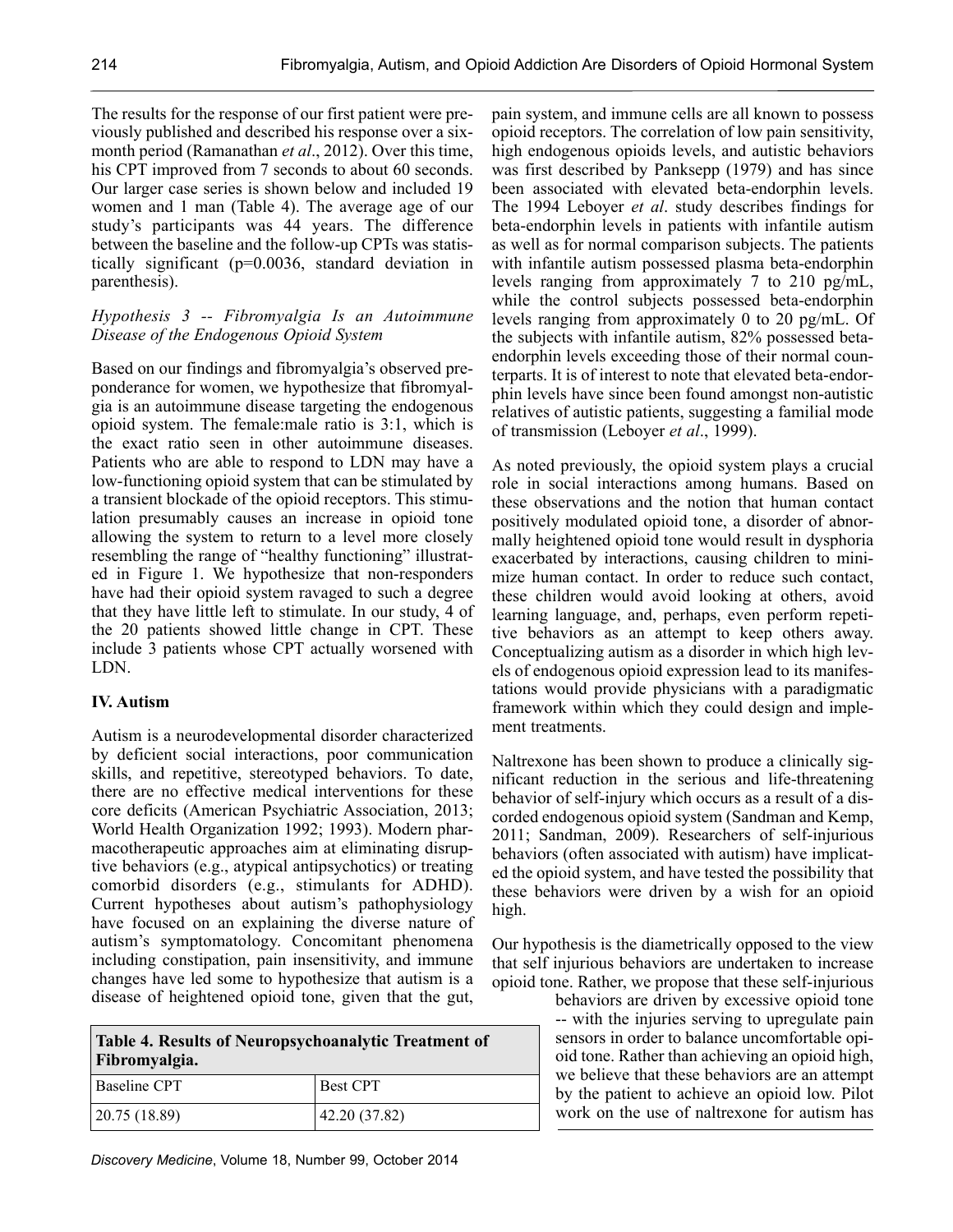been carried out by Panksepp and collaborators (Lensing *et al*., 1995). These studies show that blocking the opioid system with naltrexone at high doses of 0.5, 1.0, and 2.0 mg/kg reverse the autistic behaviors and gaze aversion. To date, 0.5 mg/kg appears to be the best dose, and is equivalent to 35 mg for a 70 kg adult. Unfortunately, these small pilot studies have not been followed up with larger studies.

Despite these favorable, albeit limited, results, prior studies investigating the use of naltrexone for autism have not been uniformly positive. The same is true for studies of pain sensitivity and naltrexone (Nader *et al*., 2004). These results may be attributed to the heterogeneity of autism, leading to our speculation that only a subset of autistic patients -- those identified by elevated beta-endorphin levels -- will respond to naltrexone treatment. A comprehensive review of all articles describing and/or evaluating the efficacy of naltrexone in pediatric patients with autism uncovered a single case study consisting of ten children treated with naltrexone in which beta-endorphin levels were measured (Cazullo *et al*., 1999). Of the ten children, seven were considered responders as they had lower beta-endorphin levels during the three month period during which they were treated with naltrexone. This reduction in beta-endorphin levels reduced symptoms on behavioral scales (p=0.0001), improved socialization, and reduced behavioral problems. The three nonresponders had persistently elevated beta-endorphin. As a consequence of our hypothesis that opioids act as hormones, we suggest that autism treatment should focus on reducing serum beta-endorphin levels to the normal range so that the internal stimulus of opioid tone can more effectively modulate human interactions.

Patients on opioid maintenance are oddly unrelated. This can take the form of a cold "dope fiend" demeanor. The person is present, talks to you, but is nonetheless unrelated. The experience is of speaking with a person who is not really there. Support persons of opioid-maintained patients often note an enhancement in relatedness that occurs with detoxification. It is not uncommon to hear a support person to relate a story such as, "I didn't bother spending time with her, because she was just zonked all day. Suddenly I have the woman I married back!" Or, "Jennifer called me from the supermarket (after detoxification) to ask if I wanted anything. She hadn't called me in years!" This change in relatedness is dramatically apparent to all treaters. The similarity between the unrelatedness of opioid maintenance and autism was discussed in the 1970s (Kalat, 1978). This observation of an important side effect appears to have been lost over time as an aspect of treating patients with opioid maintenance, whether for pain or opioid addiction.

*Hypothesis 4 -- Autism May Be Treatable with High Dose Naltrexone*

Though there are an abundance of theories as to the cause of autism, Panksepp's idea that autism is related to opioid overactivity is supported by our observations of the interactions of opioid maintained patients and their responses to detoxification. While opioid overactivity that results from the exogenous administration of opioids is reversed by detoxification, autistic opioid overactivity can be blocked with high-dose naltrexone (HDN). Although trials of various doses of naltrexone have been performed by various authors (Roy *et al*., 2014) including Panksepp and colleagues (Leboyer *et al*., 1992), and have shown some positive results, use of monitoring of beta-endorphin levels to adjust dose of HDN is absent from the research literature of autism. We suspect that just as decreasing opioid tone by detoxifying opioid-maintained patients improves relatedness, blocking beta-endorphin back to the normal range would ameliorate the symptoms of autism.

## **V. The Pervasiveness of Autism Spectrum Disorders**

Autism spectrum disorders are characterized by impaired interpersonal behaviors and/or communication that can be observed as early as six months of age (Shic *et al*., 2014). The endocrine system has been implicated in the etiology of autism by two key lines of evidence. First, males are four times as likely as females to be diagnosed with autism. Second, the adrenal, gonadal, and thyroid hormones all play an important role in neurodevelopment (Braun *et al*., 2014). Braun *et al*. went on to hypothesize that in-utero environmental exposures may increase the risk of autism. If the opioid system is in fact a hormonal system, it is conceivable that opioid administration during childbirth may alter the tone of this system. We propose that the pain of childbirth provokes a natural spike in maternal beta-endorphin levels which in turn sets the tone of the opioid system in the newborn. By enhancing the level of opioid tone at birth with exogenous hormone (opioids), the level of fetal opioid tone would also be enhanced. Intriguingly, Bauer and Kriebel (2013) have proposed that exposure to acetaminophen may be responsible for the link between analgesics and autism. After examining their line of reasoning, we believe that it is the opioid analgesic substances -- present with acetaminophen in many formulations -- which is responsible for the manipulation of the opioid system, ultimately resulting in autism.

According to the Hong (2010) review of the history of neuraxial labor analgesia, in 1979 there was a "call to arms" regarding the use of opioids for epidural labor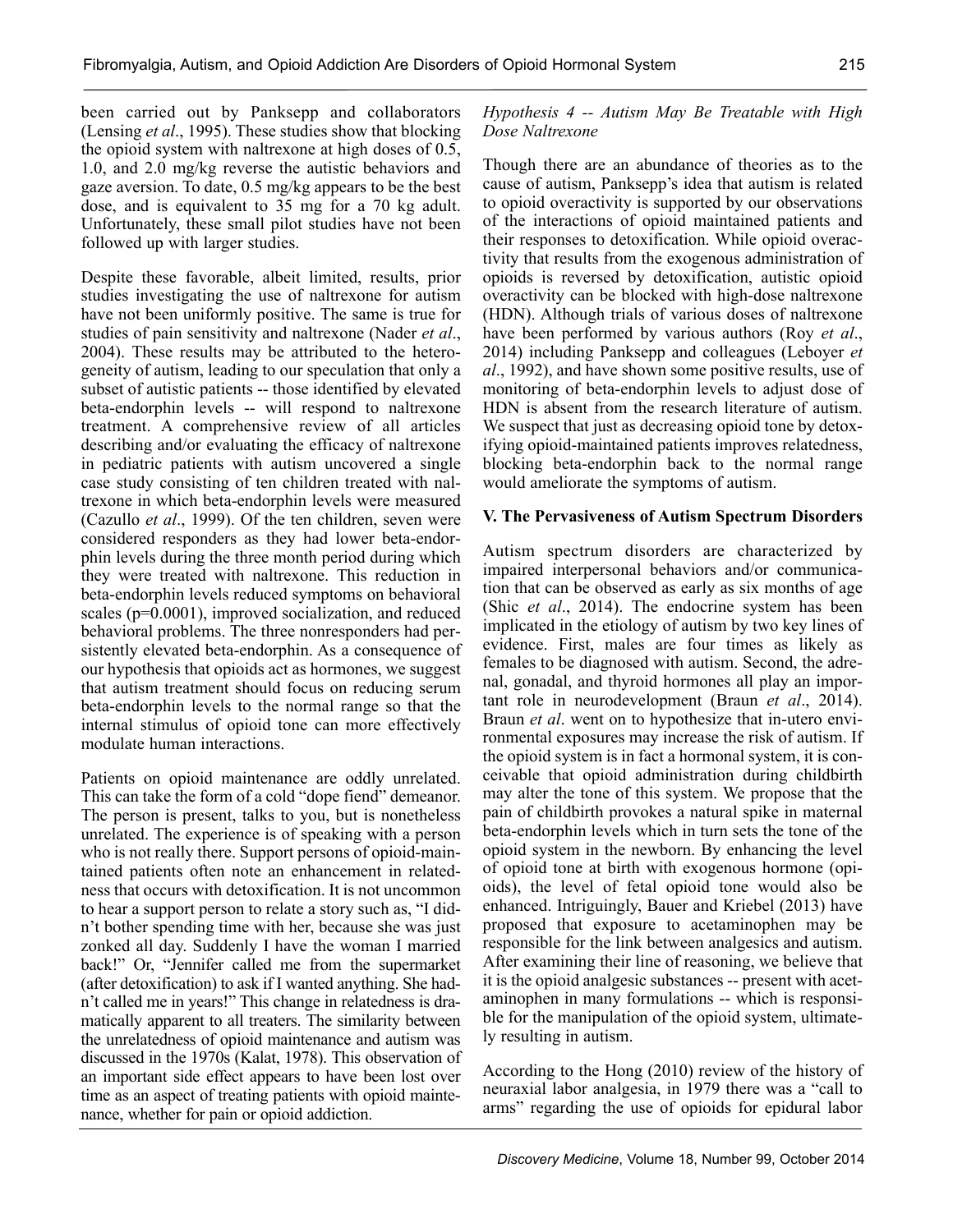anesthesia. Though combined spinal-epidural analgesia became more common in the 1980s, it did not enjoy widespread popularity until the 1990s. As this use of analgesia became more common, the philosophy of when to provide opioids for analgesia shifted towards use earlier in labor, with Wong *et al*. (2009) providing evidence in a large case series of nulliparous women of the desirability of starting opioids earlier in labor, before the cervix had dilated past 5 centimeters.

Opioids are transmitted from maternal to fetal circulation as evidenced by the possibility of neonatal respiratory depression as an important potential complication of provision of opioids during labor (Ackerman and Dresner, 2009). More specifically, cord blood betaendorphin and maternal plasma beta-endorphin appear to co-vary during labor. Chan *et al*. (1993) explained this observation as, "Labors that are stressful for the mother tend to be stressful for the fetus and vice versa."

According to Clinical Management Guidelines for Obstetrician-Gynecologists (Goetzl, 2002), "Labor results in severe pain for many women. There is no other circumstance in which it is considered acceptable for a person to experience untreated severe pain, amenable to safe intervention, while under a physician's care. In the absence of a medical contraindication, maternal request is a sufficient medical indication for pain relief during labor…" The clinical guidelines list meperidine, fentanyl, nalbuphine, butorphanol, and morphine as parenteral agents for labor pain. Over the period that autism's incidence has increased dramatically, there has been a concomitant increase in the use of opioid medications by physicians (Volkow, 2011). Why has the incidence of autism increased so dramatically over the years? Our hypothesis is that the increase

| Table 5. Changes in U.S. Autism Rates.                                                                                                                     |                                 |  |
|------------------------------------------------------------------------------------------------------------------------------------------------------------|---------------------------------|--|
| Year                                                                                                                                                       | <b>CDC</b> Prevalence of Autism |  |
| 1975                                                                                                                                                       | $\overline{2}$                  |  |
| 1985                                                                                                                                                       | 4                               |  |
| 1995                                                                                                                                                       | 20                              |  |
| 2001                                                                                                                                                       | 40                              |  |
| 2004                                                                                                                                                       | 60                              |  |
| 2007                                                                                                                                                       | 67                              |  |
| 2008                                                                                                                                                       | 113                             |  |
| 2010                                                                                                                                                       | 147                             |  |
| <i>Note:</i> Results are in multiples of 10,000. Sources: Duchan and Patel,<br>2012; http://www.cdc.gov/ncbddd/autism/data.html (accessed<br>$4/26/2014$ . |                                 |  |

*[Discovery](http://www.discoverymedicine.com) Medicine*, volume 18, Number 99, october 2014

in autism is the result of a change in the culture of obstetric analgesia use. Opioid administration during labor has gone from unusual to ubiquitous.

## *Hypothesis 5 -- The Increasing Prevalence of Autism Is Caused by the Increasing Administration of Opioids During Childbirth*

There is now a substantial literature on opioid induced hyperalgesia (OIH) that shows that a single administration of opioid, if provided for sufficient time, will induce hyperalgesia, representing a resetting of opioid system functioning (Angst *et al*., 2010). Brimstead *et al*. (1985) has established that there is a natural spike in maternal and, most probably, fetal beta-endorphin during labor. This study showed the beta-endorphin levels for three groups of pregnant subjects measured at 38 weeks gestation, at labor, and at 4 days post partum. The first group of subjects received no analgesia during labor and had an average corresponding intrapartum beta-endorphin level of approximately 45  $fmol/mL$ . The second group received epidural intrapartum analgesia and had a corresponding beta-endorphin level of approximately 18 ƒmol/mL. The third group was given an opioid analgesic (pethidine) intrapartum and had an average corresponding beta-endorphin level of approximately 70 ƒmol/mL. In other words, concomitant administration of an opioid analgesic during labor results in a supraphysiologic serum beta-endorphin spike in the laboring mother and, most probably, the child being born.

We hypothesize that administration of opioids during labor interferes with the natural fetal opioid balance. We believe that there is a genetic component which makes certain individuals more susceptible to interference from intrapartum opioid administration. In these

susceptible individuals opioid administration during labor somehow resets their opioid system, causing it to function at an abnormally elevated level. This two-factor event, genetic vulnerability and environmental insult, causes some newborns to develop an overactive endogenous opioid system, which we hypothesize produces autism. This early hormonal disorder is not initially apparent, but becomes readily apparent during later development when parents begin to observe that infants avoid human interactions that provoke increased endogenous opioid tone which is dysphoric for the autistic child.

If opioid medications administration during labor were correlated with the development of autism in the children born under this medication regimen, we would have the "medical contraindication"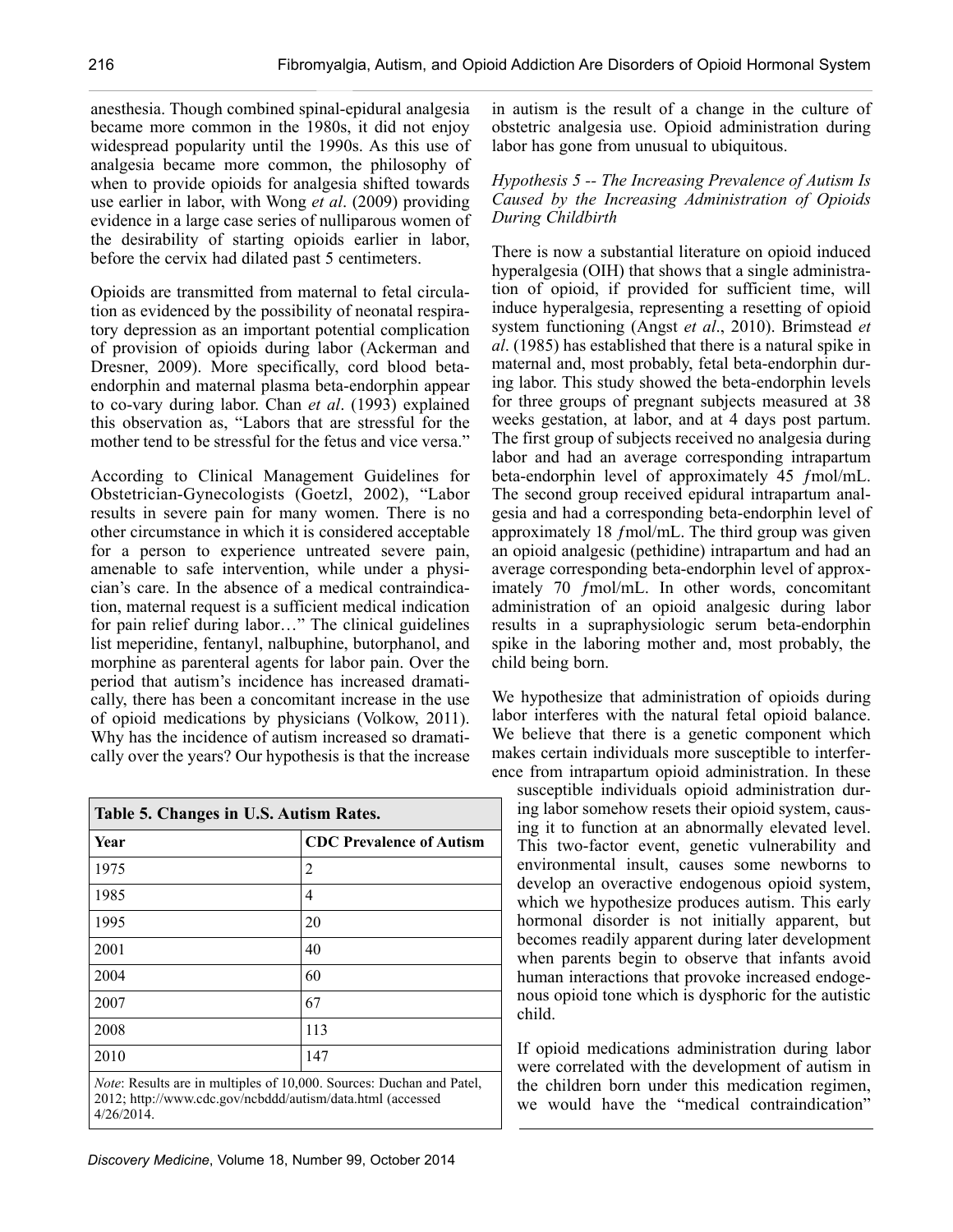described in the clinical management guidelines. Knowledge of this complication of opioid administration during labor would alter practice and potentially reduce the incidence of autism. To our knowledge, no one has previously suggested this hypothesis, as it comes out of our overarching conceptualization of disorders of the endogenous opioid hormonal system and our clinical observations involving both patients addicted to opioids and those suffering from chronic pain.

Conclusive evidence for this hypothesis would require a randomized, double blind prospective study of opioids or another analgesic given for the pain of labor. However, suggestive evidence is provided in Table 5, Table 6, and Figure 2.

## **Conclusion**

The endogenous opioid hormonal system is an integral driver for human health including the human need for relatedness. When this system is disrupted, illness may

ensue. Various aspects of medical practice may be affected by our model of this system including fibromyalgia, pain management, addiction treatment, autism treatment, and obstetric practice. Although there are cells in the adrenal glands that produce endogenous opioids, we see the central hypothalamic and pituitary opioid producing cells as the most important. These cells communicate with other central nervous system components in a way that produces a fragile ecology of drivers and inhibitors of pain, anxiety, and depression. If supported, our hypotheses might change the diagnostic and treatment approach to a wide range of medical and psychiatric disorders.

Provision of exogenous opioid hormones may have significant long-term, or even permanent, consequences that are not currently accounted for in medical practice. The linkage between opioid maintenance and autism allows medical practitioners to appreciate a side effect of opioid administration that usually escapes notice. Opioids generally supplant the need for relatedness (Pally, 2000). Chronic use may lead to avoidance of social interactions. In addition, the effectiveness of long-term opioid therapy for chronic pain is not well supported in the literature; use of the drugs may not lead

to pain relief and improved functional status, and it is often accompanied by adverse side effects (Manchikanti *et al*., 2011).

These hypotheses may help practitioners to better understand the results of prescribing opioids. Patients experiencing consistently low endogenous opioid tone may find that opioid prescriptions immediately give them gratifying opioid tone, creating a wish to secure more prescriptions. The concept of the opioid system as a modulator of human relatedness would move physicians to use more caution when prescribing opioids for they would understand that they would be potentially providing the patient with a powerful psychoactive drug.

The central hypothesis of this study is that the endogenous opioid system is a fragile, malleable brain system that should be altered by administration of opioid medications only with full knowledge of the consequences. Should these hypotheses be confirmed, the results could

| Table 6. Opioid Prescriptions Issued in the United States by Year.                      |                                                                               |  |
|-----------------------------------------------------------------------------------------|-------------------------------------------------------------------------------|--|
| Year                                                                                    | <b>Millions of Opioid Prescriptions --</b><br>from Volkow, 2011 (Autism Rate) |  |
| 1991                                                                                    | 76 (estimate 10)                                                              |  |
| 1992                                                                                    | 78                                                                            |  |
| 1993                                                                                    | 80                                                                            |  |
| 1994                                                                                    | 86                                                                            |  |
| 1995                                                                                    | 91 (20)                                                                       |  |
| 1996                                                                                    | 96                                                                            |  |
| 1997                                                                                    | 97                                                                            |  |
| 1998                                                                                    | 109                                                                           |  |
| 1999                                                                                    | 120                                                                           |  |
| 2000                                                                                    | 131                                                                           |  |
| 2001                                                                                    | 139(40)                                                                       |  |
| 2002                                                                                    | 144                                                                           |  |
| 2003                                                                                    | 151                                                                           |  |
| 2004                                                                                    | 158 (60)                                                                      |  |
| 2005                                                                                    | 169                                                                           |  |
| 2006                                                                                    | 180                                                                           |  |
| 2007                                                                                    | 192(67)                                                                       |  |
| 2008                                                                                    | 201                                                                           |  |
| 2009                                                                                    | 202                                                                           |  |
| 2010                                                                                    | 210 (147)                                                                     |  |
| <i>Note:</i> A paired t test of the above six points showed a correlation, $p=0.0003$ . |                                                                               |  |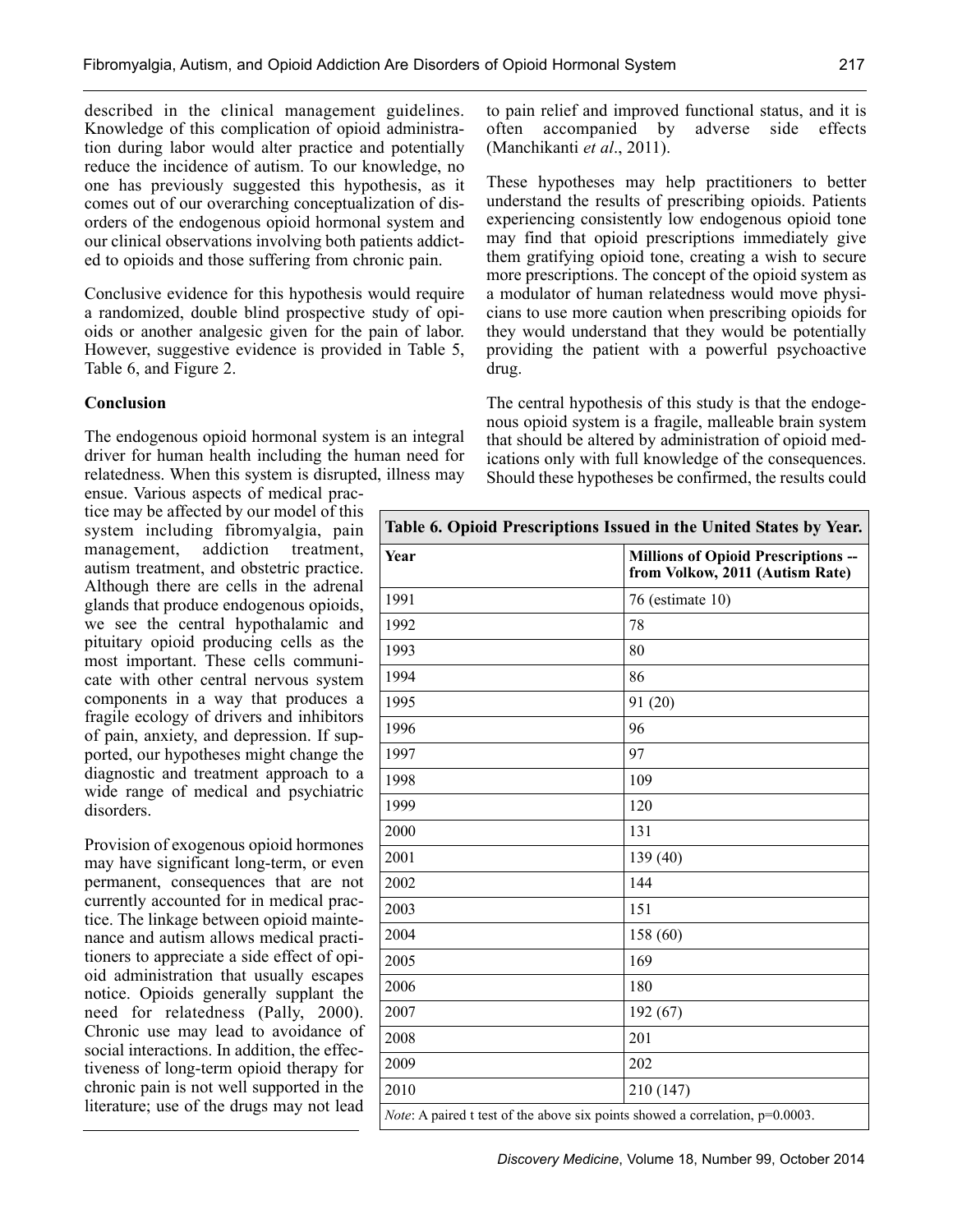lead to a reduction in the administration of exogenous opioid administration by physicians, preventing new disease, while providing clinically relevant solutions to widespread, previously devastating disorders of this system.

The conceptual model of an opioid hormonal system provides heuristic value in making predictions that could be empirically validated:

- Vulnerability to opioid addiction would be predicted by the ability of the opioid-naive subject to make human relationships. Well-related persons would be functioning in the normal range and find exogenous opioid administration aversive. Poorly related persons would find exogenous opioid administration a welcome relief from the emotional pain of low opioid tone. These would be the persons at risk for addiction.

- Reversing physical dependency on opioids would be different for different populations. Well-related persons would find detoxification a relief whereas poorly related persons would once again be exposed to the pain of unrelatedness. We have provided some limited support for this hypothesis (Johnson and Faraone, 2013) and suggested that we have given evidence that the diagnostic criteria for opioid use disorder should be modified. Well related persons who experience tolerance, withdrawal, and inability to stop opioid medications may only be afraid of the withdrawal syndrome rather than being truly addicted.

- Low-dose naltrexone would be an ameliorative agent for fibromyalgia if sufficient opioid function remained after an autoimmune attack on the system. Stimulating the remaining opioidergic cells or receptor systems might return opioid tone towards the normal range. This concept could be tested using a double blind randomized study. Beta-endorphin levels might be followed to see if they increased, and if the increase was correlated with remission of fibromyalgia symptoms.

- Low-dose naltrexone may improve the prognosis of opioid addicted individuals after detoxification. The model of relapse, that emotional issues, ventral tegmental dopaminergic SEEKING of opioids, and post acute withdrawal fatigue, pain, anxiety, insomnia are the three drivers of relapse, provides a model that could be tested by comparing the neuropsychoanalytic treatment approach to other treatment approaches such as cognitive behavioral therapy or opioid maintenance.

- A blocking dose of naltrexone may be an effective treatment of autism. This idea was originated by Panksepp (1979) and expounded upon by Leboyer *et al*. (1992), but seems to have been largely ignored. Similar to the approach to opioid addiction, medication treatment alone would likely not be sufficient without an intense psychotherapy base for the treatment. The model predicts that patients with autism would have an

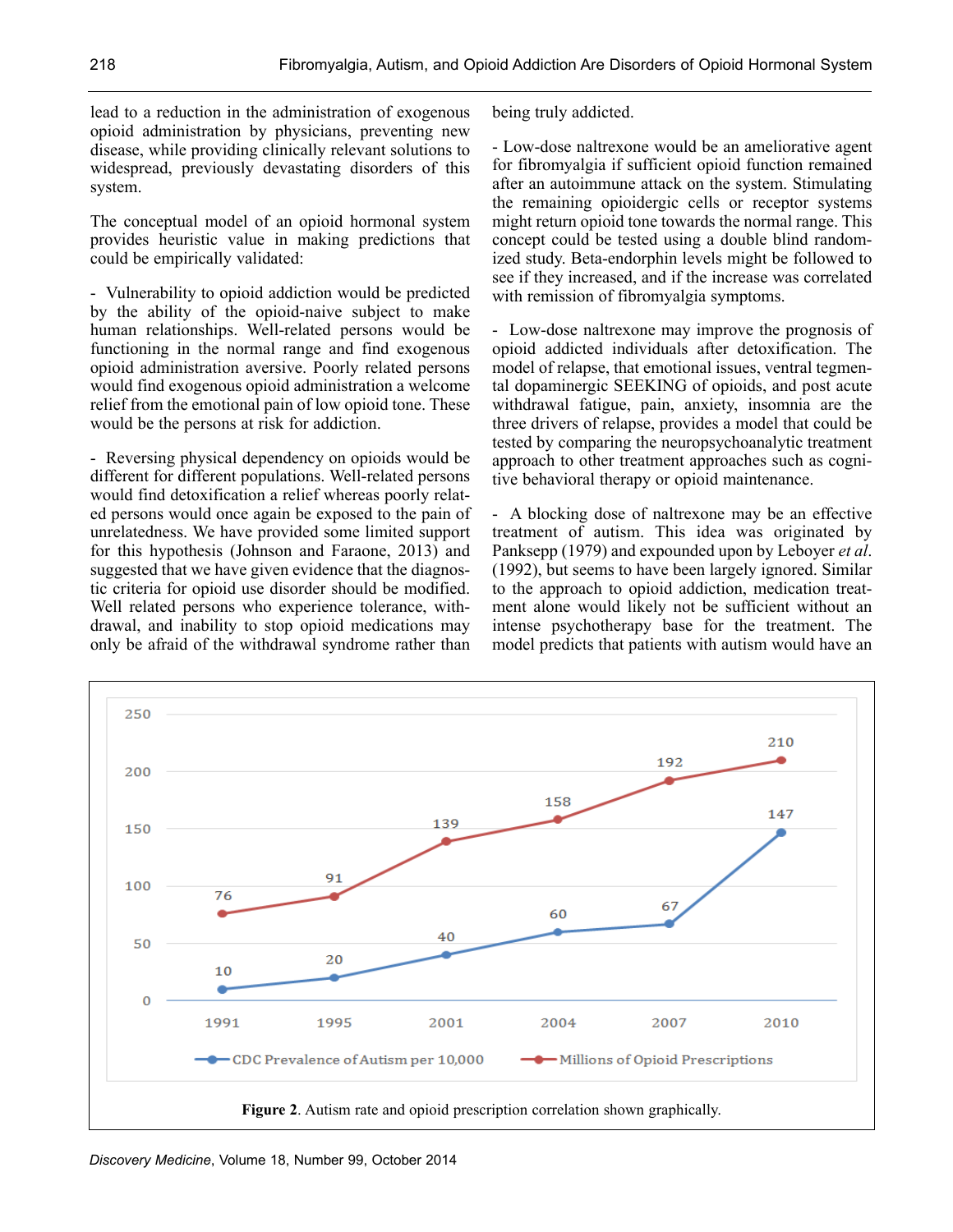underdeveloped capacity for relatedness due to being born with high opioid tone that made human contact aversive. New exposure to human emotions caused by amelioration of the biological correction by naltrexone would have to be a central focus of psychotherapy care.

- Administration of opioid medications during childbirth has gone from unusual to strongly recommended between the time that autism was a rare disorder, and now, when it afflicts more than 1% of children in the United States. The hypothesis that autism is caused by a genetic predisposition triggered by administration of exogenous opioid hormone/medication at birth can also be operationalized and tested.

#### **Disclosure**

The authors report no conflicts of interest.

#### **References**

Akerman N, Dresner M. The management of breakthrough pain during labour. *CNS Drugs* 23(8):669-679, 2009.

American Psychiatric Association. DSM-5 Task Force. *Diagnostic and statistical manual of mental disorders: DSM-5,* American Psychiatric Association, Arlington, VA, USA, 2013.

Angst MS, Chu LF, Clark JD. Overview on clinical features of opioid-induced hyperalgesia. In: *Opioid-Induced Hyperalgesia*. Mao J (ed.). p27. Informa Healthcare, New York, NY, USA, 2010.

Anton RF, O'Malley SS, Ciraulo DA, Cisler RA, Couper D, Donovan DM, Gastfriend DR, Hosking JD, Johnson BA, Locastro JS, Longabaugh R, Mason BJ, Mattson ME, Miller WR, Pettinati HM, Randall CL, Swift R, Weiss RD, Williams LD, Zweben A, et al. Combined pharmacotherapies and behavioral interventions for alcohol dependence: the COMBINE study: a randomized controlled trial. *JAMA* 295(17):2003-2017, 2006.

Bauer AZ, Kriebel D. Prenatal and perinatal analgesic exposure and autism: an ecological link. *Environ Health* 12:41, 2013.

Bouvard MP, Leboyer M, Launay JM, Recasens C, Plumet MH, Waller-Perotte D, Tabuteau F, Bondoux D, Dugas M, Lensing P, et al. Low-dose naltrexone effects on plasma chemistries and clinical symptoms in autism: a double-blind, placebo-controlled study. *Psychiatry Res* 58(3):191-201, 1995.

Braun JM, Kalkbrenner AE, Just AC, Yolton K, Calafat AM, Sjodin A, Hauser R, Webster GM, Chen A, Lanphear BP. Gestational exposure to endocrine-disrupting chemicals and reciprocal social, repetitive, and stereotypic behavi

Brinsmead M, Smith R, Singh B, Lewin T, Owens P. Peripartum concentrations of beta-endorphin and cortisol and maternal mood states. *Aust N Z J Obstet Gynaecol* 25(3):194-197, 1985.

Brown N, Panksepp J. Low-dose naltrexone for disease prevention and quality of life. *Med Hypotheses* 72(3):333-337, 2009.

Burkett JP, Spiegel LL, Inoue K, Murphy AZ, Young LJ. Activation<br>of mu-opioid receptors in the dorsal striatum is necessary for adult<br>social attachment in monogamous prairie voles.<br>Neuropsychopharmacology 36(11):2200-2210,

Cazzullo AG, Musetti MC, Musetti L, Bajo S, Sacerdote P, Panerai A. Beta-endorphin levels in peripheral blood mononuclear cells and long-term naltrexone treatment in autistic children. *Eur Neuropsychopharmacol* 9(4):361-366, 1999.

Chan EC, Smith R, Lewin T, Brinsmead MW, Zhang HP, Cubis J, Thornton K, Hurt D. Plasma corticotropin-releasing hormone, betaendorphin and cortisol inter-relationships during human pregnancy. *Acta Endocrinol* 128(4): 339-344, 1993.

Chu LF, Angst MS, Clark D. Opioid-induced hyperalgesia in humans: molecular mechanisms and clinical considerations. *Clin J Pain* 24(6):479-496, 2008.

Clark JD, Angst MS, Chu LF. Overview on clinical features of opioid-induced hyperalgesia. In: *Opioid-Induced Hyperalgesia.* pp21- 37. 2010.

Colace C. *Drug Dreams: Clinical and Research Implications of Dreams about Drugs in Drug-addicted Patients.* Karnac Books, London, UK, 2014.

Duchan E, Patel DR. Epidemiology of autism spectrum disorders. *Pediatr Clin North Am* 59(1):27-43, 2012.

Goetzl LM, Bulletins-Obstetrics ACOP. ACOG Practice Bulletin. Clinical Management Guidelines for Obstetrician-Gynecologists Number 36, July 2002. Obstetric analgesia and anesthesia. *Med J Obstet Gynecol* 100(1):177-191, 2002.

Hong RW. Less is more: the recent history of neuraxial labor analgesia. *Am J Ther* 17(5):492-497, 2010.

Johnson B. Drug dreams: a neuropsychoanalytic hypothesis. *J Am Psychoanal Assoc* 49(1):75-96, 2001.

Johnson B. The psychoanalysis of a man with heroin dependence: Implications for neurobiological theories of attachment and drug craving. *J NPSA* 12(2):207-215, 2010.

Johnson B. Addiction and will. *Front Hum Neurosci* 7:545, 2013.

Johnson B, Faraone SV. Outpatient detoxification completion and one-month outcomes for opioid dependence: A preliminary study of a neuropsychoanalytic treatment in pain patients and addicted patients. *J NPSA* 15(2):145-160, 2013.

Kalat JW. Speculations on similarities between autism and opiate addiction. *<sup>J</sup> Autism Dev Disord* 8(4):477-479, 1978.

Koob GF, Le Moal M. Drug addiction, dysregulation of reward, and allostasis. *Neuropsychopharmacology* 24(2):97-129, 2001.

Koob GF, Volkow ND. Neurocircuitry of addiction. *Neuropsychopharmacology* 35(1):217-238, 2010.

Laux-Biehlmann A, Mouheiche J, Veriepe J, Goumon Y. Endogenous morphine and its metabolites in mammals: history, synthesis, localization and perspectives. *Neuroscience* 233:95-117, 2013.

Leboyer M, Bouvard MP, Launay JM, Tabuteau F, Waller D, Dugas M, Kerdelhue B, Lensing P, Panksepp J. Brief report: a double-blind study of naltrexone in infantile autism. *J Autism Dev Disord* 22(2):309-319, 1992.

Leboyer M, Bouvard MP, Recasens C, Philippe A, Guilloud-Bataille M, Bondoux D, Tabuteau F, Dugas M, Panksepp J, Launay JM, et al. Difference between plasma N- and C-terminally directed betaendorphin immunoreactivity in infantile autism. *Am J Psych* 151(12):1797-1801, 1994.